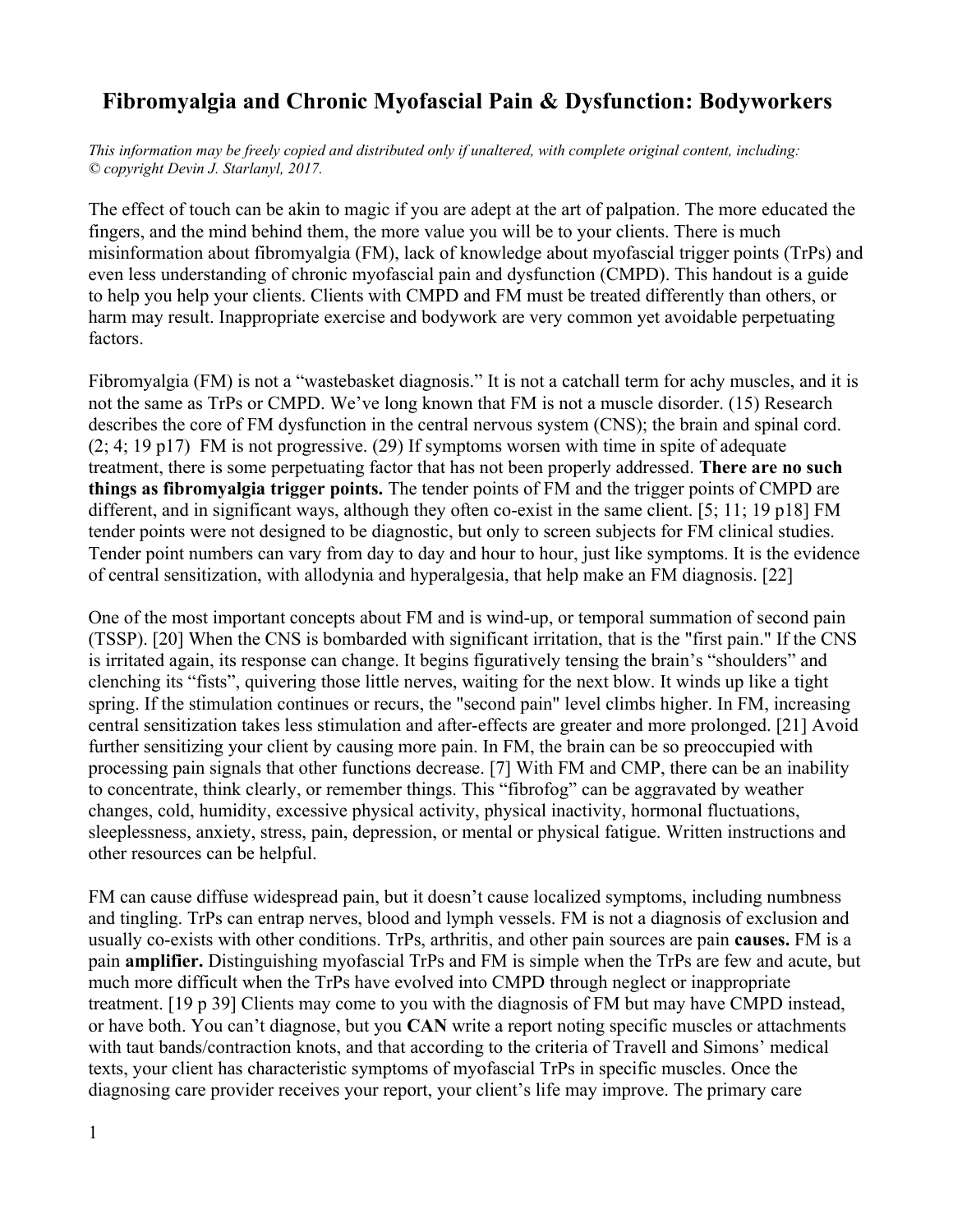provider may begin referring her/his patients to you for TrP assessment and treatment. You win. Your client wins. The primary care provider wins.

A TrP is a hyperirritable contraction knot located in a taut band. TrPs are areas in energy crisis, and **in contracture.** Contraction of muscle is driven by nerves, and contracted muscles can be strengthened. Physiologically contractured muscles are tight due to chemically induced changes, and cannot be strengthened by exercise. They need to be lengthened, and the TrPs treated. Simons' Integrated Hypothesis of Trigger Point Formation is the accepted mechanism. [16] Mechanical overload of the muscle causes massively excessive release of the neurotransmitter acetylcholine, causing excessive calcium ion release from the cellular area known as the sarcoplasmic reticulum. This chemical deluge causes formation of contraction knots, or TrPs, in taut bands. The taut band is primarily responsible for increased muscle tension and shortened rest position of the contractured muscle. Sarcomeres are the smallest functional contractile unit of skeletal muscle. Sarcomere changes due to TrP formation have been verified by muscle biopsy. [18] TrP contraction knots have been imaged at the National Institutes of Health USA, [14] and their taut bands have been imaged at the Mayo Clinic USA. [3] Over 30 chemicals released during a TrP local twitch response (LTR) have been identified. [13] There is no logical reason to doubt the reality of TrPs.

Latent TrPs don't cause spontaneous pain. They can restrict movement, cause muscle weakness, autonomic and proprioceptor-associated symptoms, and other dysfunctions. They hurt when you press them, often in the characteristic referral pattern. Active TrPs cause these symptoms plus spontaneous pain. Be gentle when palpating. Pressing TrPs hurts, can cause an LTR releasing irritant chemicals, [13] and can activate TrPs, causing pain for days or weeks. Extra muscle relaxers and pain meds may be required before and after TrP exam, and your client may need supportive therapies such as spray and stretch. If you are going to palpate an area, treat that area.

The term "myofascial pain syndrome" (MPS) is unsatisfactory for several reasons. The term MPS is also used for temporomandibular disorder and other jaw pain, leading to diagnostic and research confusion. [17] Consider research concluding a jaw splint to be an effective treatment for MPS. Does a mouth splint help your chronic pelvic or low back pain clients? Also, the characteristic dysfunction involved in the formation of TrPs involves both nerve terminal and postjunctional muscle fiber, thus TrPs are a neuromuscular **disease** rather than **a syndrome**. [16] I recommend the term CMPD rather than MPS for chronic TrPs. Dysfunctions can be as disabling as pain and are often overlooked. Chronic myofascial pain due to TrPs is not a diagnosis of exclusion and can co-exist with many chronic conditions. [2; 5] Once you become familiar with the concepts of myofascial medicine, you will find TrPs in most if not all of your chronic pain clients.

You may have been taught to strengthen a weak muscle, but TrPs have different needs. EMG studies indicate "...in muscles with active TrPs, the muscle starts out fatigued, it fatigues more rapidly, and it becomes exhausted sooner than normal muscles."[19 p22] The combination of delayed relaxation, increased fatiguability, referred inhibition and referred spasm in other muscles, means that **you cannot strengthen a muscle that has a TrP.** Muscles work in functional groups, but these groups become dysfunctional when one of more of the group is contractured due to TrPs. When one or more of the muscles in a group is contractured by TrPs to some extent, reciprocal inhibition is dysfunctional, producing weakness. Determine why the muscle is weak and the type of weakness it has, and if any muscles are inhibiting it. "Myofascial TrPs contributing to or causing the weakness may be in the same muscles and/or in functionally related muscles."[19 p114] The weakness can be due to inhibition by TrPs in other muscles. Treat the CAUSE of the weakness.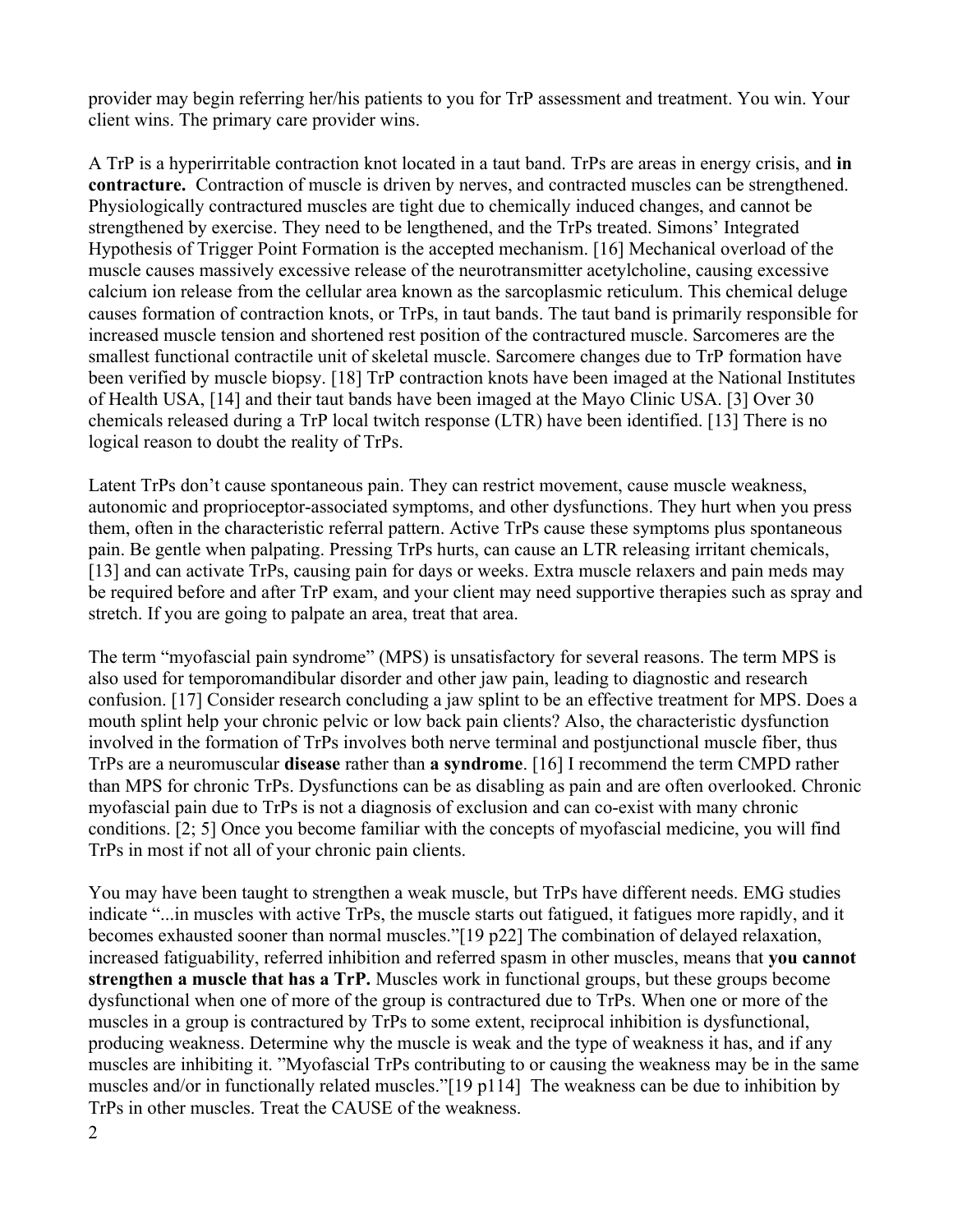Some muscles move in several ways. They can belong to several different muscle groups. A muscle may work fine when it performs one action, but may be weak when it tries to perform another due to reciprocal inhibition. It may not contract at all, when, in a healthy state, it would function as a prime mover, or assist a prime mover. The treatment is not to try to strengthen the weak muscle, but to find the TrPs in inhibiting muscle(s) and treat them. Travell and Simons us the anterior deltoid as an example [19 pp26-27] The muscle that is inhibited during shoulder flexion may work well during shoulder abduction. In this case, the infraspinatus muscle is the inhibitor. A weak psoas may be inhibited by a weak iliacus or weak gluteals. After treating the inhibiting muscle(s), run the previously weakened muscle through at least 2 passive range of motion (ROM) exercises. This helps retrain the muscle patterns. "TrPs can influence motor function of the muscle in which they occur, and that their influence can be transmitted through the central nervous system to other muscles." [19 p23] Some muscles become shortened and abnormally excitable; some weak and inhibited. [19 p24] Clients with TrPs may have disturbed motor functions, spasm of other muscles, weakness of involved muscle, loss of coordination and/or decreased work tolerance. [19 p21]

A muscle burdened with TrPs is already working as hard as it can. The contraction knot of a TP is associated with sections of muscle fibers that are already maximally contracted. (19 p73) The last thing needed is to try to tighten contractured muscles further. When a muscle is in sustained contracture, there is "increased metabolic demand and impaired metabolic supply." "Circulation in a muscle fails during a sustained contraction that is more than 30% to 50% of maximum effort."[19 p71] The sustained muscle shortening of TrPs can literally have a crushing effect on microcirculation. So what constitutes a contractured muscle? A muscle with one sarcomere that is dysfunctional may not have a palpable TrP, but it is still microscopically contractured. A muscle that has 10 or 100 dysfunctional sarcomeres may have multiple contraction knots of different sizes. Much depends on the location of sarcomeres and their relation to one another. **A MUSCLE THAT HAS A TRIGGER POINT CANNOT BE STRENGTHENED.** Trying to do so causes the TrPs to worsen. Satellite or secondary TrPs can develop, either from overuse as they are recruited to shore up weaker muscles, or from being in the referral zone of another TrP.

Patients may have clusters or chains of TrPs. [16] When any TrP is present in a client with chronic symptoms, consider the possibility of other TrPs adding to the symptom load and maintaining chronicity. Inappropriate treatment, including exercise, is a preventable TrP perpetuating factor. The harm that can result to your client cannot be overestimated. Contracture from TrPs can maintain displacement stress on joints (including vertebrae), and resulting abnormal sensory input from the joint can affect the muscles. [19 p40] Clients usually come for pain relief. They may not connect the pain with a dysfunction, such as the inability to open the mouth fully.

Although chronic pain is usually defined as beginning after 6 months from onset, a time span for CMPD is not logical. One client may have had chronic pain from other sources for years, yet only recently developed TrPs. Another may have multiple TrPs that developed singly and then became latent, only to have CMPD become evident after an activating factor such as trauma or infection. Adding to confusion is the common practice of substituting descriptions for diagnoses. Terms such as "atypical facial neuralgia," "chronic low back pain" and "tension headache" are descriptions. Some descriptions have been given "diagnostic" codes for insurance purposes, and some clinicians use them as if they were actual diagnoses. As of this writing, there are no insurance codes for TrPs or CMPD. Clients with TrPs in multiple quadrants are often given the diagnosis of FM without the understanding that the TrPs are often a **source** of symptoms, and the FM is the **amplifier**. Clients and care providers need to understand the cause of their symptoms and the basics of self-treatment.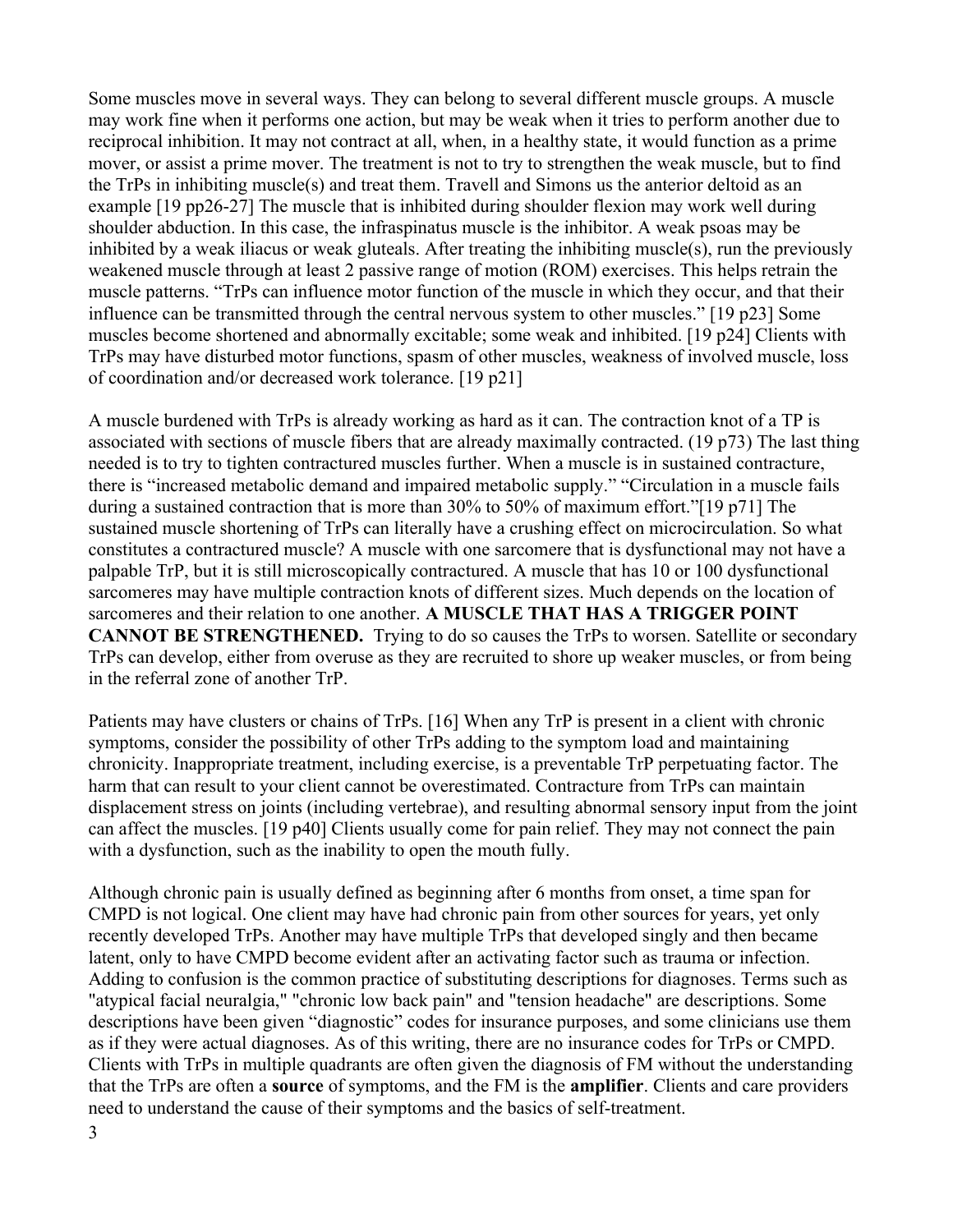Stage 1 CMPD consists of simple TrPs that are chronic due to lack of adequate treatment and control of perpetuating factors. If Stage 1 CMPD is inadequately addressed, it tends to develop into Stage 2 CMPD, (CMPD with one or more central sensitization conditions such as FM, migraine, and/or IBS). CNS sensitization enhances and prolongs pain experiences. Complex overlapping referral patterns may develop, with greater spillover pain. Stage 2 CMPD may develop rapidly in clients with potential perpetuating factors such as co-existing conditions, or during infections or trauma as multiple latent TrPs activate. Become familiar with non-pain symptoms associated with each TrPs. They are clues that help you find where to look for symptom-generating TrPs. Palpation of muscles and observation of movement may indicate which muscles are contractured, inhibited and/or painful. Symptoms that your client might not recognize as being related to TrPs include: cold or hot spots on the body, sweating, teary eyes, a constantly runny nose, buckling knees or ankles, balancing problems, cardiac arrhythmia, dizziness, shortness of breath, or ringing in the ear. Many non-pain symptoms are described elsewhere (23; 19; 25) Your client may come in with complaints caused by the most recently activated TrP. Don't become discouraged if, once that TrP is resolved, pain shifts to another TrP. Expect the pain to switch sides as secondary TrPs that have developed in muscles used to compensate for those weakened by primary TrPs scream for attention. Explain this possibility to your client. If there are active TrPs on one side of the body, corresponding muscles on the other side should be checked for latent TrPs. If those TrPs are present, they need treatment. [1]

There is a misconception that people with FM are pain intolerant. "Pain sensitivity" and "pain tolerance" are different. FM causes hyperalgesia, a heightened sensitivity of pain, but FM clients may have great pain tolerance. They endure more than is recognized. [10] Myofascial TrPs can cause pain as severe, or more severe, than other causes. [28] Even a few TrPs can cause "agonizing incapacitating pain." [19 p13] What of a client with hundreds of TrPs amplified by FM? One cannot treat these clients adequately without understanding both FM and CMPD. It's the combination of pain sources such as TrPs and pain amplification of FM causing the pain severity.

Clients with CMPD cannot be treated the same way you would treat someone with a few TrPs. Everything you do may amplify their discomfort/pain, and their reaction to treatment may be delayed. Encourage your clients to give you feedback as you work, to minimize pain. It's not uncommon for clients to feel nausea and/or a dramatic increase in muscle aches, especially headaches, and/or exhaustion. Warn clients to rest after bodywork. If a therapy is effective, wastes and toxins trapped in the ground substance of the myofascia are released into the bloodstream. These include triglycerides, bilirubin, uric acid and melanin, among other substances. [8] Ensure sure that your client has recovered from one session before you begin another, and remind them how beneficial it is to get those substances out of their bodies.

Even the initial assessment can cause extreme pain and effectively sideline these clients. A good medical history can often tell you where to look for TrPs. Concentrate on the 4 most life-altering symptoms first, including any that disrupt sleep, and encourage your client to talk with you throughout the treatment, and after. Clients with Stage 2 CMPD may have fibrotic muscles, or muscles swollen with interstitial infiltrates; you may be unable to palpate the TrPs, or even to feel the ropy bands. In those cases, use associated specific TrP symptoms, referral patterns, and pain at the end of range of motion. Often, it is easier to palpate ropy bands in limbs if the limb is extended three-quarters of the way, and the same is true of other extensible areas such as the jaw, and positioning the muscle can be a key factor in TrP availability. You may be able to feel the taut band by gently rubbing across the direction of the muscle fibers. [19 p21] Pressing on one TrP can cause a spasm in another muscle. [19 4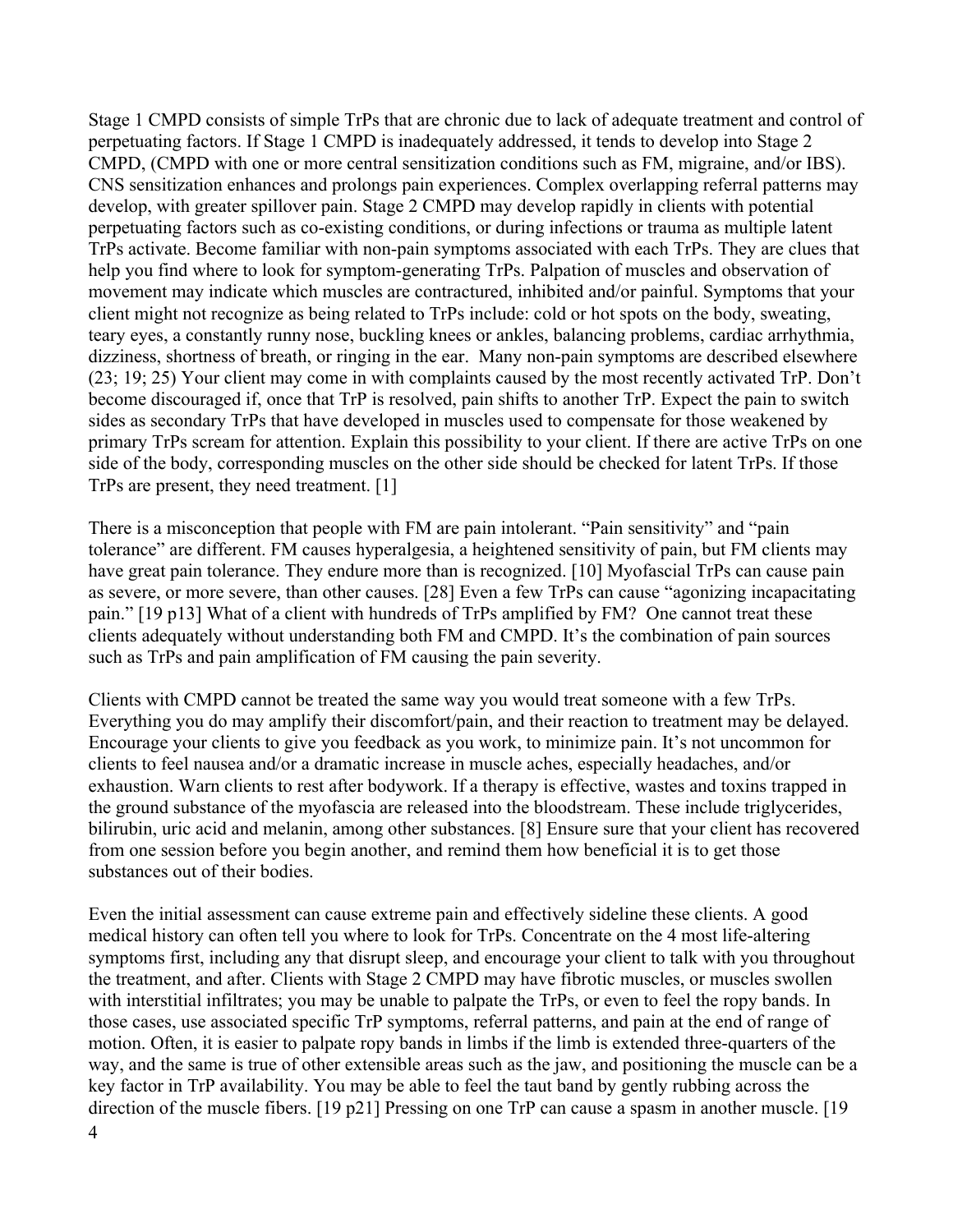p24]. For example, if you press on the soleus muscle, you can cause a spasm in lumbar paraspinal on the same side. [19 pp 24-25.] The upper trapezius, masseter, posterior cervical and lumbar paraspinal muscles are often referred spasm target muscles. [19 p 26]

Clients with the combination of FM and CMPD may have metabolic problems which cause exhaustion from the slightest exertions. Their exercise programs must begin conservatively. Care must be taken to ensure that they recover between exercise sessions. At first, treatment might be limited to brief sessions, with long spaces between for recovery. Your client may be able to tolerate only a half-hour of therapy or less, once a week or less, depending on the severity of the TrPs, their number and consistency, the level of CNS sensitization, and the health of the client's detox systems. This process can't be rushed. Continuing to exercise in spite of pain can aggravate the CNS sensitization. Any new client, new therapy, or new body area must be approached carefully and cautiously. Delayed onset muscle soreness (DOMS) is especially common in these clients. [19 p25] Avoid friction massage and "strumming." Excess pain can further sensitize the already hypersensitized CNS. Although at first you will be focusing on the most life altering/disabling symptoms, including pain generation, the general guide is to first restore flexion, then side bending, rotation, and then, finally, extension.

When your client is experiencing pain while at rest for a considerable part of the time, TrPs are very active and rarely respond favorably to anything more than gentle, passive stretches and hot packs. Gentle therapies such as cranio-sacral release may be tolerated. Nerve stripping massage should be avoided on clients with CMPD and any central sensitization state, such as FM, IBS or migraine. Muscles with active scar tissue usually have TrPs. [27] Scars may significantly impair mobility and increase symptom severity. Abdominal scars can affect back mobility. These scars and the tissue around them can often be treated successfully with manual methods, but be gentle. Over-treating TrPs may result in a TrP cascade throughout one or more anatomy trains. In a client with FM and CMPD, pain spikes can result in shock symptoms. Be prepared to minimize stimuli such as dimming lights and turning off music. Monitor the client for need of emergency support. I was urged to stress this possibility by Dr. David Simons himself. It can happen.

A self-therapy program is an important part of any chronic pain program. Exercise intolerance is common in FM clients, with worsening of pain, fatigue and stiffness after a new type of exercise. [24; 9] TrPs may cause at least some of this. Exercise should be regarded as a prescription, needing the right dose, the right timing, and the right kind, and these will change as your client improves or has setbacks. I have seen too many people with Stage 2 CMPD into weight-training and work- hardening programs, resulting in total disability. A contractured muscle **cannot** relax. It's in static overload, which accelerates muscle fatigue. [19 p24] **Repetitions worsen TrPs.** In women with FM, the level of pain, rather than depression or sedentary nature, drives the level of activity and function.[26] Clients with Stage II CMPD cannot gage how much exercise will hurt them. In FM, exercise causes a reduction in temperature and cerebral blood flow. Clients may not be able to think clearly enough during exercise to set limits. Tell them to set a timer, or to exercise with a friend who can keep track of the time. Increased referred TrP pain during or after exercise is an indication that the exercise should be stopped. Remember the cognitive deficits. Have handouts for exercise limits too. Be cautious in recommending exercise, as FM clients have reduced growth hormone secretion, which plays an important role in muscle tissue repair. They may not get deep level sleep, which is when cellular healing occurs. TrPs must be resolved and the muscles returned to healthy length before muscles can be strengthened. You can't rush that process.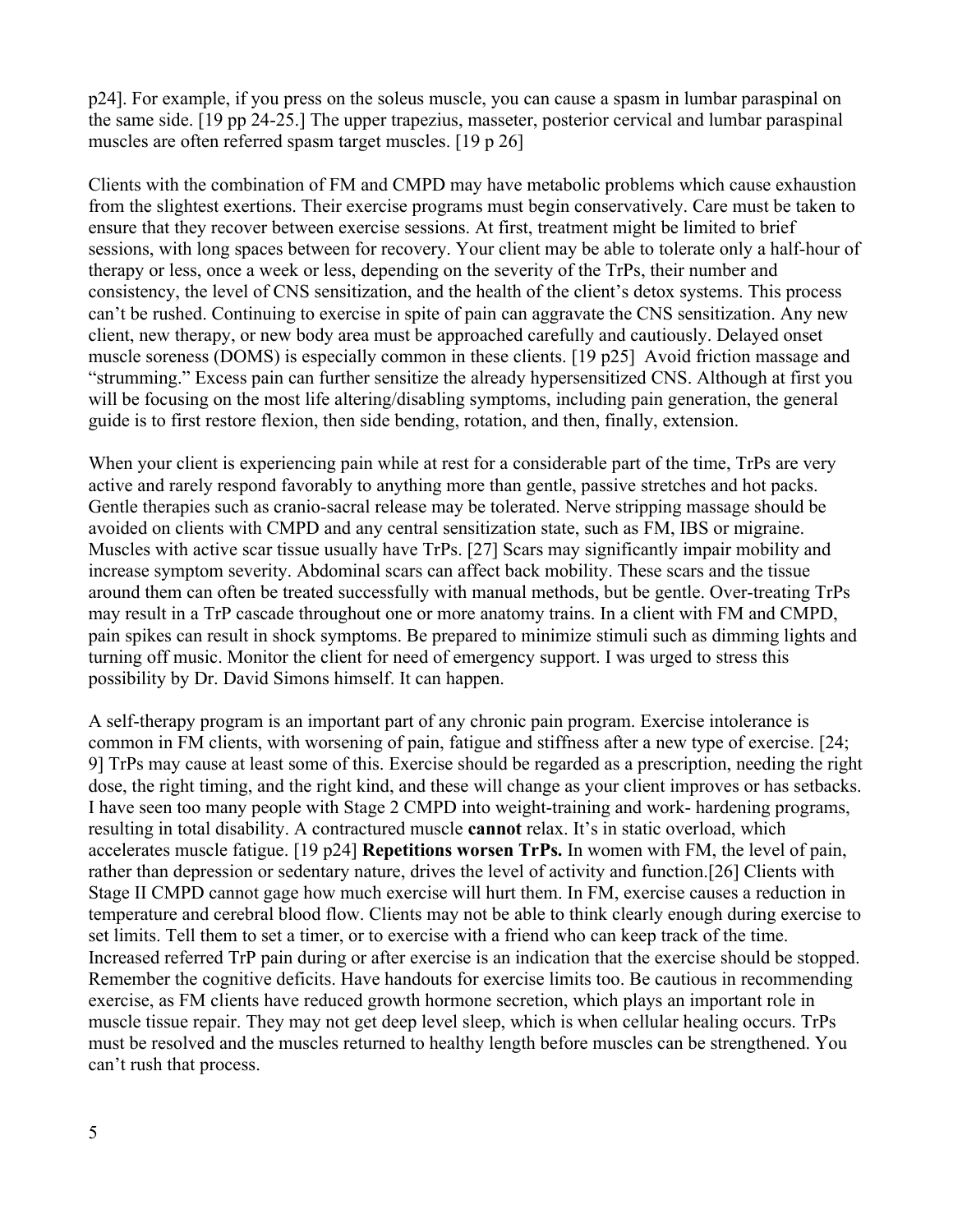Teach your client how to use a tennis ball or other exercise ball, but be sure that they limit the time they use it at first. Tell them, often, that this process cannot be put on a time table. Everything depends on how the individual person reacts. Teach your client one exercise per muscle, to gently lengthen it a fraction of an inch beyond current range of motion. No bouncing or otherwise forcing of the muscle. As TrPs are inactivated, your client should begin carefully graded nonrepetitious exercises in sets, to eventually increase strength and endurance. Demonstrate each stretch, and then have the client demonstrate the stretch to be sure they understand. Have handouts for each one, as cognitive deficits can play a part in compliance. Work on the 4 most life-altering symptoms. If the TrPs are not too active, ask your client to do one "set" the first day, with a little ball work. If they are a little sore the next day, that is acceptable, but if they are in more pain, they need to adjust. They may be able to do the one set and ball work every other day. If they tolerate one set well, ask them to do two sets the next day, but separated –one in the morning and one in the evening. Again, how they do the following day will decide if they can increase stretch sets and the ball work. If your client becomes too tense, ill, cold, or has other problems, exercise may need to be adjusted. Specify relaxation and breathing between each cycle of exercise. When they are able, encourage them to find an exercise such as t'ai chi or a game, with the realization that it may need modification. Any teacher, trainer, or coach needs training in FM and CMPD. Find something that your client enjoys and build around it.

A pool with a temperature outside the 88- to 94 degree F range can cause long-range worsening of TrPs. Cramps can also result from cooler temperatures. Hotter temperatures may bring nausea and extreme fatigue as toxins and other materials from the myofascia flood the system faster than detox can occur. Hot tubs and hot baths should be limited to fifteen minutes or less at first. Some bodyworkers are trained in interior pelvic treatment. TrPs in the vaginal walls often don't have palpable contraction knots, but you can feel the taut bands, at times, in layers. CMPD clients often have short, tight pelvic floors, affecting their breathing and abdominal pressure, and worsening reflux. Be mindful not to overtreat, starting with limited therapy of 15 minutes or less, using numbing agent such as xylocaine approved for internal work. See how your client responds during the next few days.

The key to managing FM is to identity the pain sources, including TrPs, and control them as much as possible. The secret to controlling the TrPs is to identify and eliminate perpetuating factors if possible, including co-existing conditions, or if they can't be eliminated, to manage them to minimize symptoms. A perpetuating factor is anything that initiates, aggravates, or perpetuates a symptom. If TrPs recur after effective treatments, there are perpetuating factors that have not been brought under control. When TrP symptoms ease after treatment but then recur, something is perpetuating them. It is time to look for another cause, including cancer and other systemic diseases, mechanical stresses, such as body asymmetry, head-forward posture, and paradoxical breathing perpetuate TrPs. For FM, perpetuating factors include anything that irritates the CNS. New TrPs perpetuating factors are being discovered, including long torso, short stature, and short lower legs. Hand held devices are becoming more common, and so are TrPs that they generate. The head-forward position is worsened by use of many computer laptops and other devices, and "texting thumb" is a newly recognized. Ehlers Danlos Syndrome Hypermobility Type, now called HEDS or Joint Hypermobility Syndrome (JHS), is common, often missed, and greatly affects therapy. You do NOT stretch a client with HEDS.

When perpetuating factors cannot be eliminated, the TrPs cannot be eliminated. Chronic means exactly that; chronic. Clients, medical team members, and insurance companies need to understand this. That being understood, bodyworkers have the power to effect great change in these clients. For example, surgery and other expensive procedures can often be prevented if TrPs are treated and control of perpetuating factors is done promptly and thoroughly. [12] Specific TrP myotherapy training is 6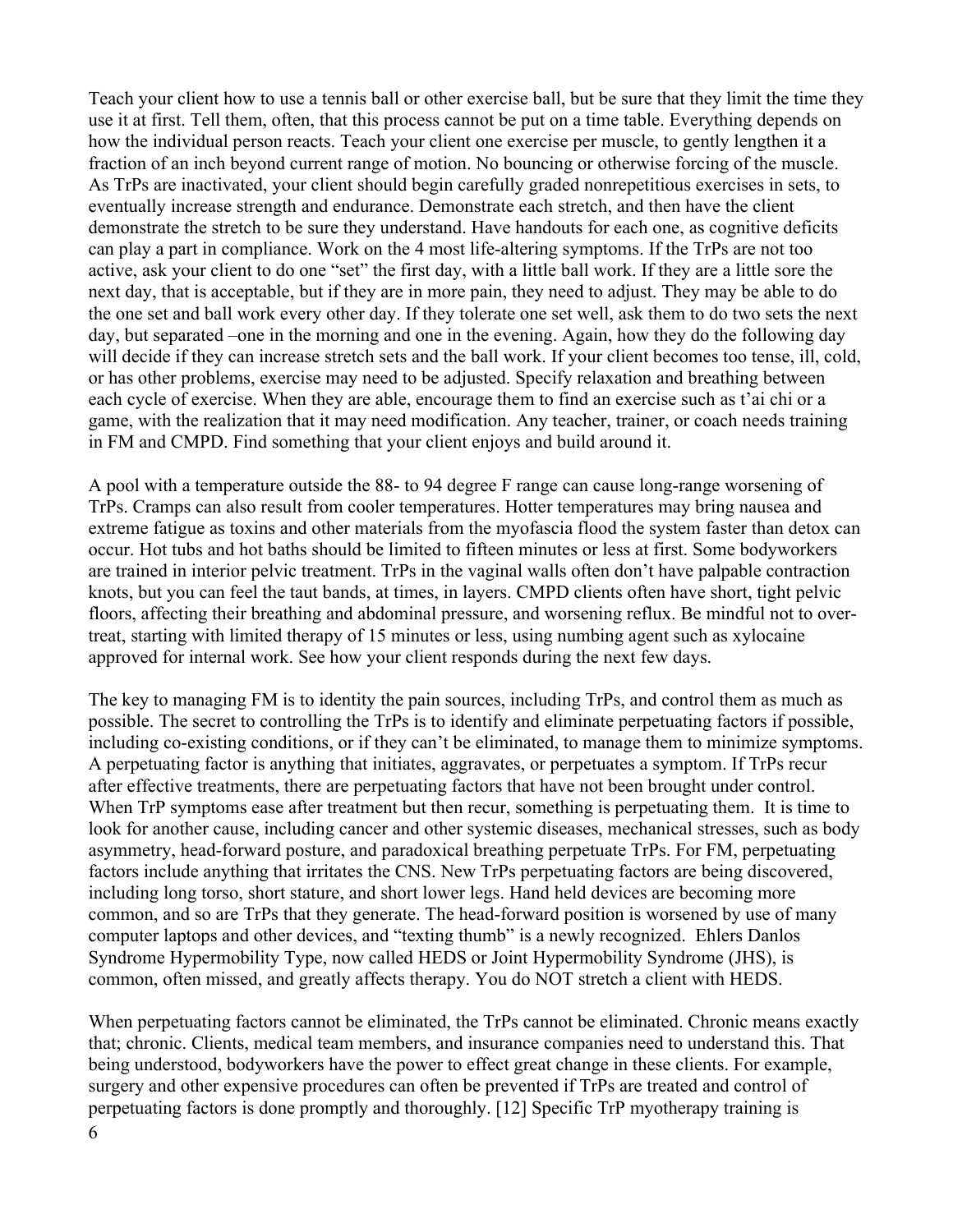available through Myopain Seminars and the National Association of Myofascial Trigger Point Therapists (NAMTPT). Help with history taking, exam and treatment of clients with FM and CMPD is also available. (23) Your client education tasks will be simplified and your sessions more efficient once that book is in their hands, and in yours. Fact sheets and articles are available at [www.fmcmpd.org](http://www.fmcmpd.org/)  There are in-depth treatments for individual TrPs in the definitive myofascial medical texts (19; 25), and it is appropriate to have them open for reference if needed while palpating, positioning, or otherwise treating your clients. The diagrams in those books are often misunderstood, as the "X" marks were intended by the authors as guidelines only. TrPs can occur in any part of the muscle and its attachments. TrPs can also occur in other tissues. As your client learns more self-therapy techniques tennis ball acupressure, stretching, good body mechanics and posture—he or she will become responsible for more therapy required. As you get a reputation for superior results, you will have no shortage of clients. Healing begins when the cycle of pain/contracture is broken. Guiding FM and CMPD clients along the healing path can be an exceedingly fulfilling experience, once you know the way.

## **References:**

1.Audette JF, Wang F, Smith H. 2004. Bilateral activation of motor unit potentials with unilateral needle stimulation of active myofascial trigger points. Am J Phys Med Rehabil. 83(5):368-374.

2.Bennett R. 2007. Myofascial pain syndromes and their evaluation. Best Pract Res Clin Rheum 21(3):427-445.

3.Chen Q, Bensamoun S, Basford JR et al. 2007. Identification and quantification of myofascial taut bands with magnetic resonance elastography. Arch Phys Med Rehabil. 88(12):1658-1661.

4.Clauw DJ, Arnold LM, McCarberg BH; FibroCollaborative. 2011. The science of fibromyalgia. Mayo Clin Proc. 86(9):907-11.

5.Gerwin, RD. 1999. Differential diagnosis of myofascial pain syndrome and fibromyalgia. J Musculoskel Pain 7(1-2):209-215.

6.Gerwin RD. 2014.Diagnosis of myofascial pain syndrome. Phys Med Rehabil Clin N Am. 25(2):341-355.

7.Glass JM, Williams DA, Fernandez-Sanchez ML et al. 2011. Executive function in chronic pain patients and healthy controls: Different cortical activation during response inhibition in fibromyalgia. J Pain. 12(12):1219-29.

8.Leahy M, Mock LE III. 1992. Myofascial release technique and mechanical compromise of peripheral nerves of the upper extremity. Chiro Sports Med 6(4):139-140.

9.Ortega E, García JJ, Bote ME et al. 2009. Exercise in fibromyalgia and related inflammatory disorders: known effects and unknown chances. Exerc Immunol Rev.15:42-65.

10.Petzke F, Harris RE, Williams DA et al. 2005. Differences in unpleasantness induced by experimental pressure pain between patients with fibromyalgia and healthy controls. Eur J Pain 9(3):325-335.

11.Pongratz DE, Spath M. 1998. [Myofascial pain syndrome: frequent occurrence and often misdiagnosed]. Fortschr Med 116(27):24-9. [German]

12.Rigberg DA, Gelabert H. 2009. The management of thoracic outlet syndrome in teenaged patients. Ann Vasc Surg. 23(3):335-340.

13.Shah JP, Phillips TM, Danoff JV et al. 2005.An in-vivo microanalytical technique for measuring the local biochemical milieu of human skeletal muscle. J Appl Physiol. 99(5):1977-1984.

14.Sikdar S, Shah JP, Gebreab T et al. 2009. Novel Applications of ultrasound technology to visualize and characterize myofascial trigger points and surrounding soft tissue. Arch Phys Med Rehab. 90(11):1829-1838.

15.Simms RW. 1998. Fibromyalgia is not a muscle disorder. Am J Med Sci 315(6):346-350.

16.Simons DG. 2004. New aspects of myofascial trigger points: etiological and clinical. J Musculoskeletal Pain 12(3/4):15- 21.

17.Simons DG. 1995.Myofascial pain syndrome: One term but two concepts; a new understanding. .J Musculoskeletal Pain 3(1):7 14.

18.Simons DG, Mense S.[2004] Diagnosis and therapy of myofascial trigger points. Schmertz 17(6):419-424. [German] 19.Simons DG,Travell JG, Simons LS. 1999. Travell and Simons'Myofascial Pain and Dysfunction: the Trigger Point Manual: Volume I, edition 2: The Upper Body. Baltimore:

Williams and Wilkins.

20.Staud R. 2004. Predictors of clinical pain intensity in patients with fibromyalgia syndrome. Curr Rheumatol Rep. 6(4):281-286.

21.Staud R, Cannon RC, Mauderli AP et al. 2003. Temporal summation of pain from mechanical stimulation of muscle 7